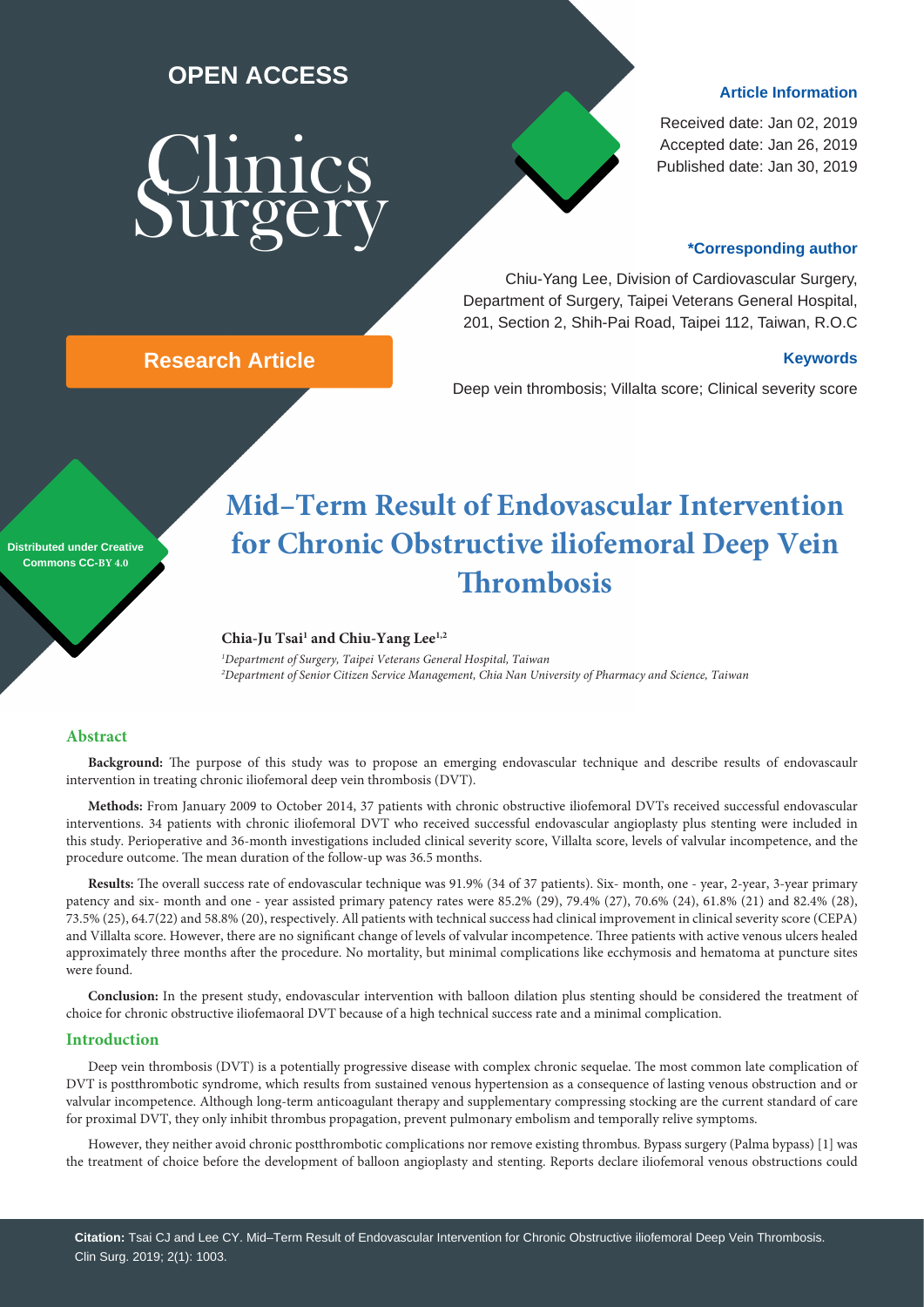be corrected with this bypass surgery [2,3]. However, the majority of studies lack reliable follow-up results. Recently there has been great interest in the clinical use of endovascular management with pharmocomechanical thrombectomy, angioplasty and stenting. So far, there're few studies reporting the factors influencing the assisted patency after endovascular management in patients with obstructive iliofemoral DVT. This study was to assess the result of endovascular intervention with angioplasty plus stenting in treating obstructive iliofemoral deep vein thrombosis (DVT).

#### **Material and Methods**

The Institutional review board approval was obtained for this retrospective study, with waiver of informed consent (IRB No: 2011- 10-014IC and 2012-04-011AC).

A retrospective review was carried out on 36 patients with chronic obstructive iliofemoral DVT with more than three months of symptom duration, in whom endovascular intervention was performed over a period of three years. The primary symptoms were limb swelling, discoloration, pain and venous claudication in all patients. Chronic DVT was diagnosed using duplex sonography, computed tomography (CT) venography or MRI.

Clinical symptoms were checked and recoded based on CEPA clinical classification, Villalta score and levels of valvular incompetence at 36 months [4,5].

In spite of the retrospective study, all patients were routinely followed and recorded according to the DVT protocol of our medical center before procedures. Thus, prospective medical data included blood pressure, pulse rate, body mass index (BMI), and blood profiles comprising Hemoglobin levels, platelet counts, PT & aPTT, fibrinogen levels, D-Dimer, protein C, S, antithrombin III, lupus anticoagulant and electrolytes etc.

#### **Endpoints**

The primary endpoints of this study was clinical symptoms, safety, and primary and assisted patency on 24-month follow-up. Patients were routinely restudied at intervals of 3 to 6 months by Doppler ultrasound after endovascular interventions. Clinical symptoms were checked and recoded based on Villalta score, and levels of valvular incompetence. If the Villalta score increases combined with abnormal Doppler findings including resistant flow and no compression of iliofemoral veins, another venography or CT venography will be arranged for assessment of patency.

Primary patency of the iliofemoroal vein was defined as compressible iliofemoral veins with flow, and no stenosis or a stenosis of less than 50% confirmed by last-imaging Doppler ultrasonography, and venography or CT venography at 36 months.

Assisted patency was defined as defined as, after patients received another percutaneous interventions to treat the previous and involved veins, compressible iliofemoral veins with flow, and no stenosis or a stenosis of less than 50% confirmed by last-imaging Doppler ultrasonography, and venography or CT venography at 36 months.

Safety was defined as the number of patients with major or minor bleeding, recurrent DVT and pulmonary embolism in 36-month follow-up.

#### **Technique**

Before the procedure, antithrombotic drugs were discontinued to obtain an INR < 1.5. At the beginning of the procedure, an intravenous bolus of unfractionated heparin (UFH) of 3000 U to obtain an ACT > 200 seconds.

In brief, percutaneous entry was obtained through the lesser saphenous vein (LSV) or the popliteal vein under ultrasound guidance. After the vein was punctured, the 5 or 6-F introducer sheath was inserted into the thrombosed vessel over a guide wire. Venograms were performed to evaluate the status of iliofemoral veins. The guide wire and catheter combinations were advanced step by step through the stenotic lesions, and the balloon angioplasty plus stent placement was followed. If the tough lesion was encountered, the low dose of urokinase solution was administered into the lesion for maceration of organized fibrosis, and endovascular intervention was followed subsequently.

Blood pressure, pulse and puncture site were checked four times daily. Hemoglobin, fibrinogen and platelet counts were monitored daily, and aPTT was examined twice daily.

#### **Post-Procedure and Follow-up**

A repeated venography was performed the next day to ensure venous patency.

|  | Table 1: Demographic and Clinical characteristics of the study patients. |
|--|--------------------------------------------------------------------------|
|--|--------------------------------------------------------------------------|

| Characteristic                                      | Number (%)    |  |  |  |
|-----------------------------------------------------|---------------|--|--|--|
| Patients                                            | 34            |  |  |  |
| Age, mean $\pm$ SD years                            | $66.2 + 14.5$ |  |  |  |
| Female Gender                                       | 17 (50)       |  |  |  |
| Body mass index, mean $\pm$ SD                      | $24.8 + 1.63$ |  |  |  |
| Lesion site (Left)                                  | 22(64.7)      |  |  |  |
| malignancy                                          | 7(20.6)       |  |  |  |
| Smoking                                             | 7(20.6)       |  |  |  |
| Immobilization                                      | 2(5.9)        |  |  |  |
| Thrombophilia                                       | 9(26.5)       |  |  |  |
| Surgery                                             | 8(23.5)       |  |  |  |
| Trauma                                              | $2(5.9\%)$    |  |  |  |
| <b>DM</b>                                           | 9(26.5)       |  |  |  |
| Anatomic distribution of obstructed venous segments |               |  |  |  |
| $CIV + EIV + CFV$                                   | 19(55.9)      |  |  |  |
| $IVC + CIV$                                         | 4(11.8)       |  |  |  |
| $CIV + EIV$                                         | 6(17.6)       |  |  |  |
| EIV+ CFV                                            | 7(20.6)       |  |  |  |

Trauma was defined as trauma that occurred 14 to 30 days before the onset of DVT. Surgery was defined as surgery experienced 30 to 90 days before the onset of DVT. The scope for a classification of immobilization was 4 to 30 days before the onset of DVT.

 Thrombophilia was defined as documented biochemical hypercoagulable disorders, such as protein C or S deficiency and ant thrombin III, and lupus anticoagulant, etc. IVC, inferior vena cava vein CIV, common iliac vein EIV, external iliac vein CFV, common femoral vein.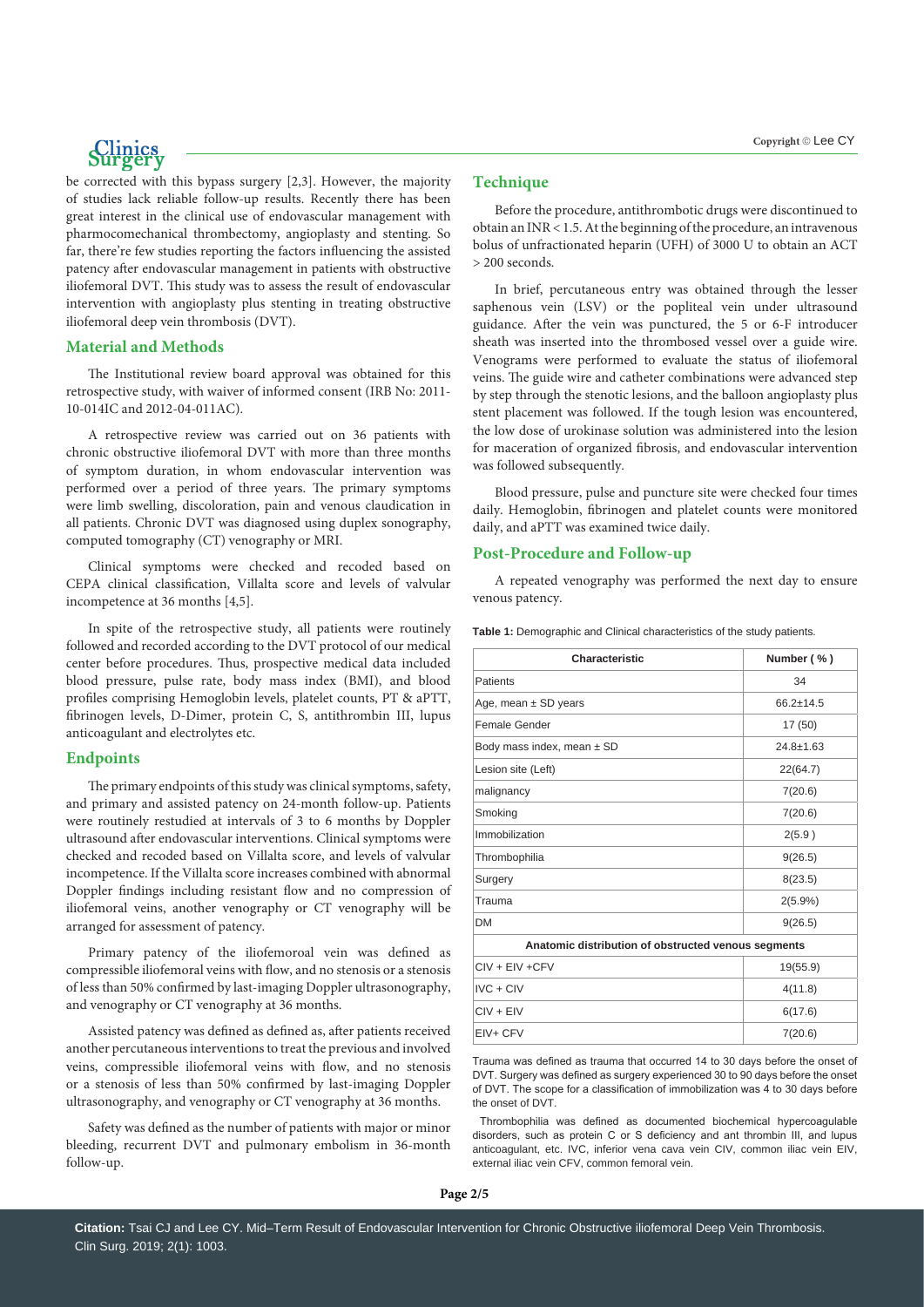

**Table 2:** Intervention, Clinical and venous outcomes at 36 months.

| Characteristic                            | Number (%)      |  |  |  |
|-------------------------------------------|-----------------|--|--|--|
| <b>Technique success</b>                  | 34/37 (91.8)    |  |  |  |
| <b>Stent implantation</b>                 | 34              |  |  |  |
| <b>Endpoints</b>                          |                 |  |  |  |
| <b>Primary patency</b>                    |                 |  |  |  |
| Six-month                                 | 29(85.3)        |  |  |  |
| One-year                                  | 27(79.4)        |  |  |  |
| Two-year                                  | 24(70.6)        |  |  |  |
| Three-year                                | 21(61.8)        |  |  |  |
| <b>Assisted patency</b>                   |                 |  |  |  |
| Six-month                                 | 28(82.4)        |  |  |  |
| One-year                                  | 25(73.5)        |  |  |  |
| Two-year                                  | 22(64.7)        |  |  |  |
| Three-year                                | 20(58.8)        |  |  |  |
| Valvular incompetence at 36 months, n (%) |                 |  |  |  |
| Reflux duration $\geq 0.5$ second         | 22(64.7)        |  |  |  |
| 36-month PTS, n (%)                       | 24(70.6)        |  |  |  |
| 36-month Villalta score, mean ± SD        | $5.32 \pm 2.03$ |  |  |  |
| Wound healing at 3 months                 | 3(8.8)          |  |  |  |
| <b>Safety</b>                             |                 |  |  |  |
| Ecchymosis or minimal bleeding            | 4(11.8)         |  |  |  |
| Recurrent deep vein thrombosis            | 7(20.6)         |  |  |  |
| Pulmonary embolism                        | 3(8.8)          |  |  |  |

RD= Reflux duration; PTS= Postthrombotic syndrome.

**Table 3:** Clinical outcomes before recanalization and at 36 months.

#### **Statistical analysis**

Continuous and categorical variables were analyzed by paired nonparametric Wilcoxon signed rank test. McNemar's test was used to analyze paired nominal data. A value of P<.05 was considered significant. All Statistical analyses were performed using statistical analysis software (SPSS).

#### **Results**

A retrospective review was carried out on 37 patients with chronic iliofemoral DVT with more than 3 months of symptom duration, in whom endovascular intervention was performed between January 2009 and October 2014. There were 17 females and 17 males successfully treated with endovascular angioplasty plus stent, and the mean age was 66.2±14.5 years (37-86 years).

According to the CEAP classification, all patients had unilateral symptoms like pain, swelling and venous claudicaiton, and the obstructed lesions were located on the left side in 22(64.7%) patients. The clinical severity score in CEAP was C4 in 11 cases, C5 in 15, and C6 in eight. The etiology was post-thrombotic in all patients, and the pathophysiology was of outflow obstruction in all patients. Patient demographics, comorbidities and distribution of obstructed venous segments were completely listed in Table 1. Intervention, Clinical and venous outcomes at 36 months was showed in Table 2.

The overall success rate of endovascular technique was 91.8% (34 of 37 patients). The average duration of clinical follow-up was 36.5 months (range, 36- 45.5). Six- month, one - year, 2-year, 3-year primary patency and six- month and one - year assisted primary patency rates were 85.3% (29), 79.4% (27), 70.6% (24), 61.8% (21) and 82.4% (28), 73.5% (25), 64.7 (22) and 58.8% (20), respectively. At the 36-month follow-up, recurrent DVT was found in 7 (20.6%) patients, and pulmonary embolism was noticed in 3 (8.8) patients. None of the patients died, but minimal complications, such as ecchymosis and hematoma at puncture sites, were noted in four patients. Three

| <b>Test</b>                | preoperative    | postoperative   | P value |
|----------------------------|-----------------|-----------------|---------|
| Clinical severity score    | $2.91 \pm 0.75$ | $2.03 + 0.72$   | < 0.001 |
| C <sub>3</sub>             | $\mathbf 0$     | 8(23.5)         |         |
| C <sub>4</sub>             | 11(32.4)        | 17(50)          |         |
| C <sub>5</sub>             | 15(44.1)        | 9(26.5)         |         |
| C <sub>6</sub>             | 8(23.5)         | 0               |         |
| Reflux duration $\geq 0.5$ | 25(73.5)        | 22(64.7)        | 0.375   |
| second                     |                 |                 |         |
| PTS, n (%)                 | 34(100)         | 24(70.6)        | 0.002   |
| Villalta score, mean ± SD  | $11.9 \pm 3.25$ | $5.32 \pm 2.03$ | < 0.001 |

RD= Reflux duration; PTS= Postthrombotic syndrome.

All patients were regularly followed up by clinical examination at 1 week, 3 months, 6 months, 9 months, 12 months, 24 months, and 36 months thereafter. All patients should receive Coumadin of at least six months, life-long Clopidogrel (75 mg/day) and Pntoxifylline (800mg/day). Elastic bandage or thigh-high graduated elastic compression stockings were applied on all patients, and ambulation was also initiated as soon as possible.

patients with active venous ulcers healed approximately 3 months after the procedure. Clinical outcomes before recanalization and at 36 months were listed in Table 3.

Post-thrombotic syndrome (PTS) were significantly different before and after intervention (P=0.002). The mean Villalta scores before and after intervention were 11.9±3.25 and 5.32±2.03 (P<0•0 01), whereas there're insignificant difference in valvular incompetence (P=0.375) (Table 3).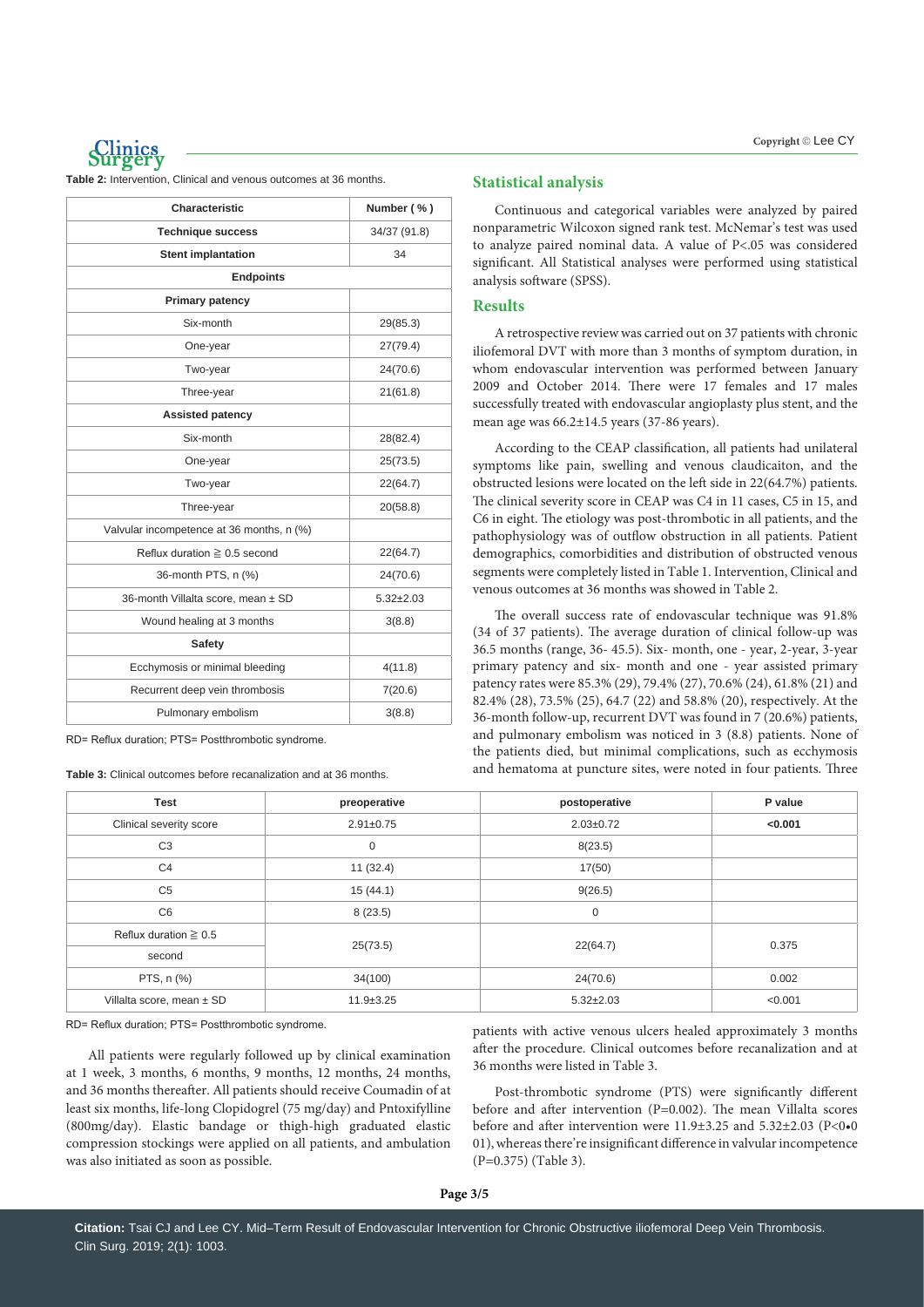

This study assessed the efficacy and safety of endovascular treatment in patients with chronic and iliofemoral obstructive DVT. This study showed the 36-month primary patency was independently correlated with DVT duration, recurrent DVT and treatment method. Besides, chronic iliofemoral DVT of one-month duration has usually a more unstable and organized thrombus and thus has potential thrombus embolization and recoil while manipulating, and poor prognosis. The results of this study can provide physicians with evidence to manage obstructive iliofemoral DVT, and prevent intervention failure and preserve venous function early using stent placement.

Chronic DVT with obstructive iliofemoral venous lesions is still a challenging disease. Before the advent of novel oral anticoagulant and pharmacomechanical thrombetomy, patients with acute iliofemoral DVT were prescribed with traditional anticoagulant and thigh-high graduated elastic compression stockings. Published literatures have established that 49-60% of patients develop PTS within 2 years after initial treatment of proximal DVT [6-7].

These patients with later development of chronic DVT, have also been treated with conservative measures such as thigh-high graduated elastic compression stockings, intermittent compression devices, and long-term anticoagulation. Until the 1990s, endovascular re-canalization of obstructed iliofemoral venous lesions or establishment of surgical bypass (Palma bypass) were considered to reconstruct the antegrade flow through the iliac venous system and improve patients' symptoms. Although several reports on the crossover-bypass technique claim durable symptomatic relief [8,9], the advantages of endovascular treatment over surgical bypass reconstruction was remarkable and included the small magnitude of intervention, minimal complications, reliable diagnostic venography, and effective management of obstruction lesions. In spite of the high technical success reaching 91.8 %., this endovascular procedure had certain technical limitations. For example, in patients with chronic iliofemoral venous obstruction and severe edema of the lower extremities, access site may be difficult. Consequently, for each patient treatment planning, vascular surgeons required as much information as possible, and in our study, MRI or CTV revealed the severity, extent and cause of central venous obstruction, as well as thrombus burden. With this information, it was possible to select patient candidates for endovascular intervention and determine the most suitable venous access route for the procedure.

The underlying pathophysiology of venous diseases was also different from arterial diseases, and the elastic recoil was characteristic of venous lesions. Therefore, endovascualr skills in management of venous obstructed diseases were obviously different from those in arterial diseases, but a bit similar to thrombosed autogenous arteriovenous fistulas. If it's unsuccessful by passing a catheter beyond the obstruction, the low dose of urokinase solution was administered into the lesion for maceration of organized thrombus followed by pre-dilation with 3-5 mm balloon. The guide wire and catheter combinations could be nearly successfully advanced step by step through the obstructed lesions. Subsequent balloon dilatation and stent implantation can be performed safely.

In this study, endovascular interventions were successfully undergone in 32 patients with iliofemoral venous obstruction. Primary and assisted one-year patency was 85.3% (29) and 82.4 % (28), respectively. These results are consistent with those of published series reported primary one-year patency and secondary patency to be 50% -85 % and 90%, respectively [10-12]. Our satisfactory result was attributable to that all patients should receive long-term Coumadin, life-long Clopidogrel and Pntoxifylline, wear elastic bandage or thigh-high graduated elastic compression stockings, and initiate ambulation as soon as possible.

Therefore, all patients with technical success had clinical improvement in swelling, venous claudication, clinical severity score and Villalta score (Table 3).

 Decousus et al. have demonstrated that there's a significant decrease in the incidence of pulmonary embolism (PE) compared with anticoagulation alone  $(1.1\%$  vs. 4.8%,  $p=0.03$ ) at 8 to 12 days of follow-up [13]. At the same time, an inferior vena caval filter is associated with significantly more recurrent DVT than anticoagulation alone (20.8% vs. 11.6%,  $p = 0.02$ ) [12,13]. In the present study, all patients experienced chronic obstructive DVT treated with anticoagulation before and after the procedure. Therefore, retrievable inferior vena cava filter was not routinely used to prevent fatal pulmonary embolism. As yet, no PM and related mortality were noted. If necessary, implanted filters could be expected to take out after approximate three to six months [14,15].

In addition, one major concern was recurrent DVT and PE. Our results showed recurrent DVT was found in 7 (20.6%) patients, and pulmonary embolism was noticed in 3 (8.8%) patients at the 36-month follow-up. In the subgroup analysis, our findings showed that most of patients developed recurrent DVT was attributable to risk factors related to lupus anticoagulant, protein C or S, malignancy and orthopedic surgery compatible to published literature [16,17]. This study suggested most of recurrent DVTs could happen anytime during 36-month follow-up.

This study has some recognized limitations, including the small number of patients, its retrospective nature, and the relatively midterm follow-up period. Therefore, we need to present a prospective control study with a large sample size.

In conclusion, our mid-term results suggest that endovascular intervention with balloon dilation plus stenting is a minimally invasive and effective treatment for chronic DVT with obstructive iliofemoral veins. On account of a high technical success rate and a minimal complication, endovascular intervention with balloon dilation plus stenting appear to be better than surgical treatment and should be considered the treatment of choice for chronic obstructive iliofemoral DVT.

#### **References**

- 1. [Palma EC, Esperon R. Treatment of the post-thrombophlebitic syndrome](https://www.ncbi.nlm.nih.gov/pubmed/14429962)  [by means of internal saphenous transplants. Bol Soc Cir Urug. 1959; 30:](https://www.ncbi.nlm.nih.gov/pubmed/14429962)  [115-125.](https://www.ncbi.nlm.nih.gov/pubmed/14429962)
- 2. Gruss JD. Venous bypass for chronic venous insufficiency. In: Bergan JJ, Yao JST, editors. Venous disorders. Philadelphia: WB Saunders. 1991; 316-330.